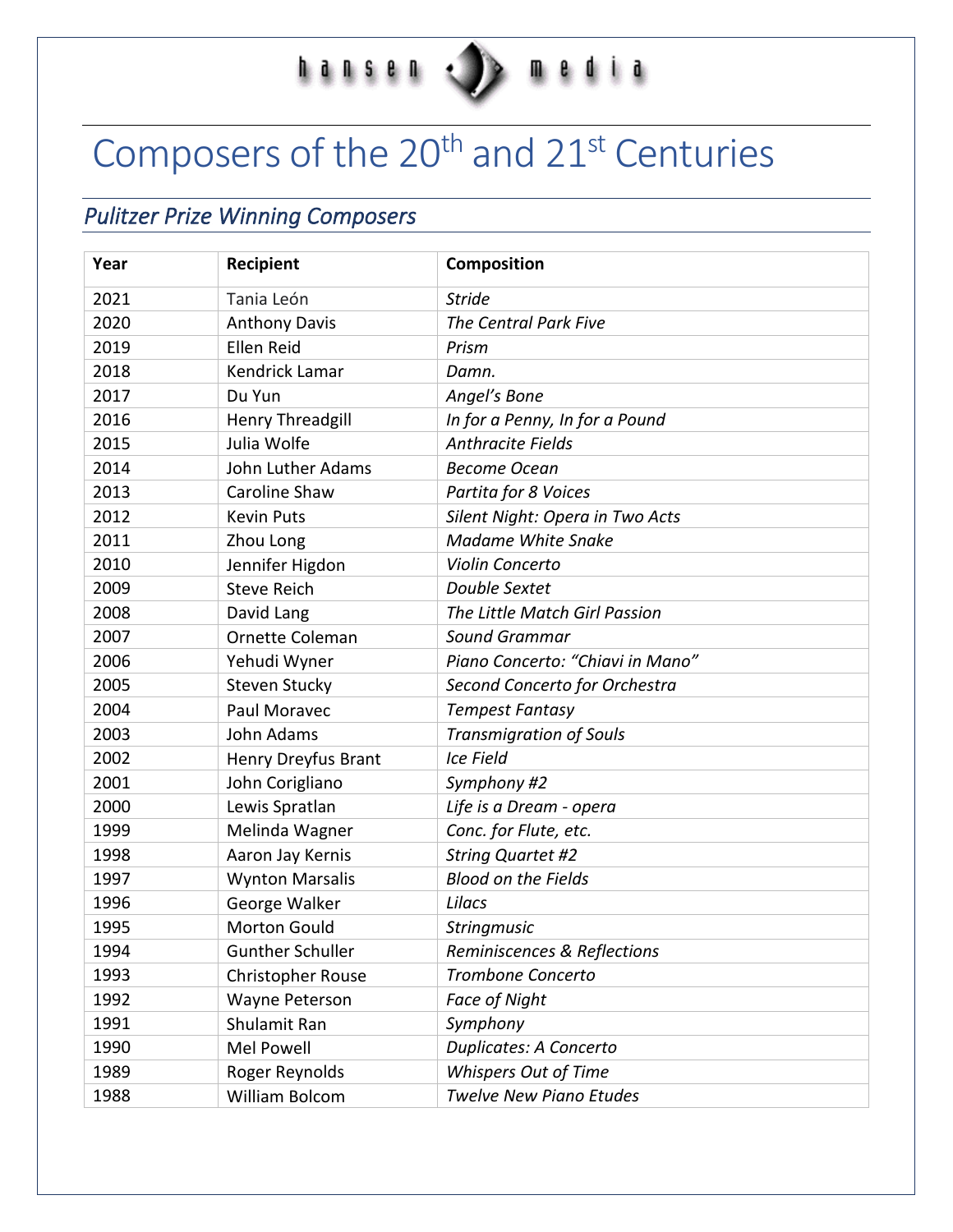| 1987 | John Harbison           | Flight into Egypt                  |
|------|-------------------------|------------------------------------|
| 1986 | George Perle            | Wind Quintet #4                    |
| 1985 | Stephen Albert          | Symphony River-Run                 |
| 1984 | <b>Bernard Rands</b>    | Canti del Sole                     |
| 1983 | Ellen Zwilich           | Symphony #1                        |
| 1982 | <b>Roger Sessions</b>   | Concerto for Orchestra             |
| 1981 | (Not awarded this year) |                                    |
| 1980 | David Del Tredici       | Memory of a Summer Day             |
| 1979 | Joseph Schwantner       | Aftertones of Infinity             |
| 1978 | <b>Michael Colgrass</b> | Deja Vu, percussion & orch.        |
| 1977 | <b>Richard Wernick</b>  | Visions of Terror & Wonder         |
| 1976 | Ned Rorem               | <b>Air Music</b>                   |
| 1975 | Dominick Argento        | Diary of Virginia Woolf            |
| 1974 | <b>Donald Martino</b>   | Notturno                           |
| 1973 | <b>Elliot Carter</b>    | <b>String Quartet #3</b>           |
| 1972 | Jacob Druckman          | Windows                            |
| 1971 | Mario Davidovsky        | Synchronisms #6                    |
| 1970 | <b>Charles Wuorinen</b> | Time's Encomium                    |
| 1969 | Karel Husa              | <b>String Quartet #3</b>           |
| 1968 | George Crumb            | <b>Echoes of Time and River</b>    |
| 1967 | Leon Kirchner           | Quartet #3                         |
| 1966 | Leslie Bassett          | Variations for Orchestra           |
| 1965 | (Not awarded this year) |                                    |
| 1964 | (Not awarded this year) |                                    |
| 1963 | Samuel Barber           | Piano Concerto #1                  |
| 1962 | Robert Ward             | The Crucible                       |
| 1961 | <b>Walter Piston</b>    | Symphony #7                        |
| 1960 | <b>Elliott Carter</b>   | <b>String Quartet #2</b>           |
| 1959 | John LaMontaine         | Piano Concerto, op. 9              |
| 1958 | Samuel Barber           | Vanessa                            |
| 1957 | Norman Dello Joio       | <b>Meditations on Ecclesiastes</b> |
| 1956 | <b>Ernst Toch</b>       | Symphony #3                        |
| 1955 | Gian-Carlo Menotti      | Saint of Bleecker Street           |
| 1954 | <b>Quincy Porter</b>    | Concerto for 2 Pianos              |
| 1953 | (Not awarded this year) |                                    |
| 1952 | Gail Kubik              | <b>Symphony Concertante</b>        |
| 1951 | Douglas Moore           | Giants in the Earth                |
| 1950 | Gian-Carlo Menotti      | The Consul                         |
| 1949 | Virgil Thomson          | Louisiana Story                    |
| 1948 | <b>Walter Piston</b>    | Symphony #3                        |
| 1947 | <b>Charles Ives</b>     | Symphony #3                        |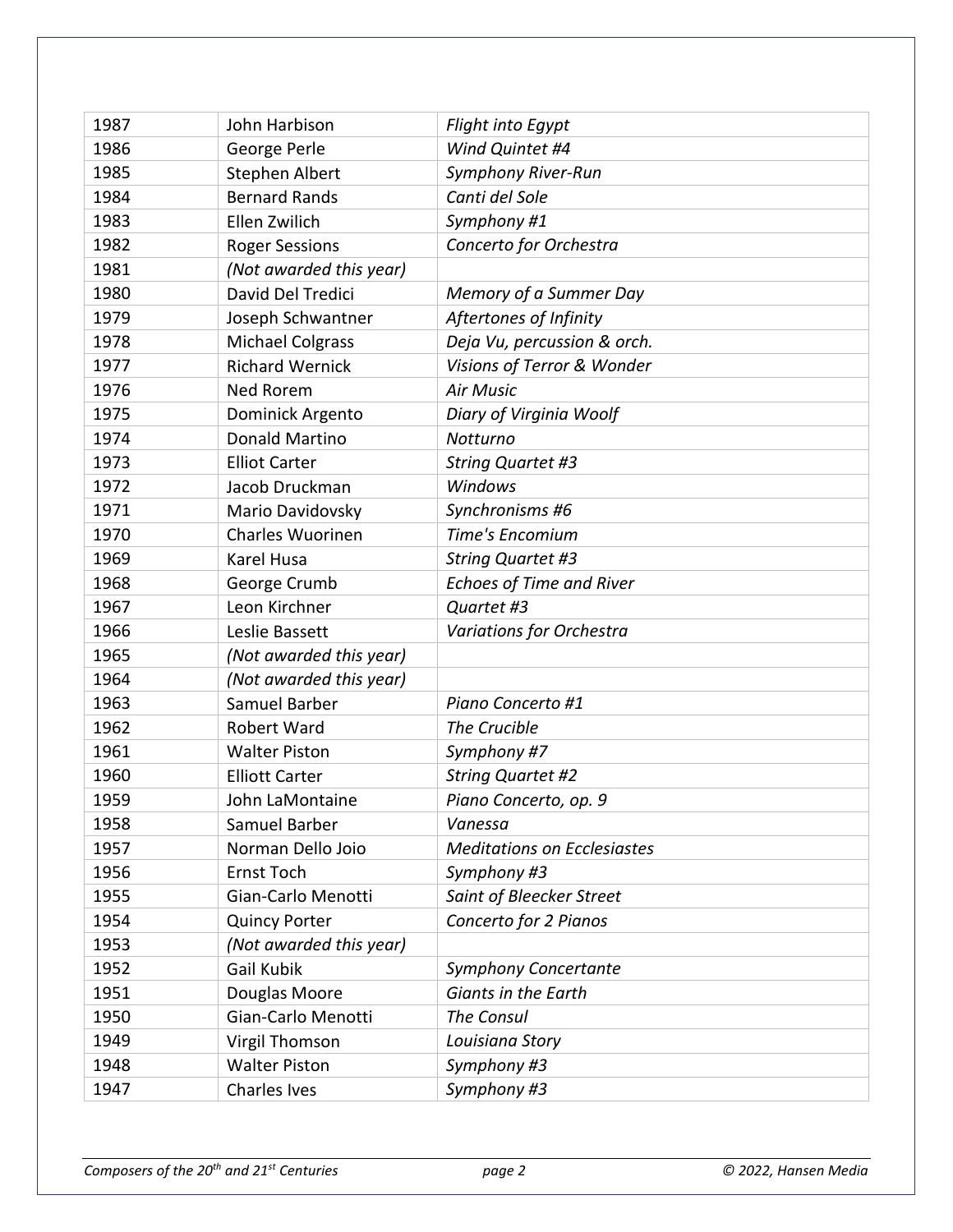| 1946 | Leo Sowerby          | Canticle of the Sun |
|------|----------------------|---------------------|
| 1945 | Aaron Copland        | Appalachian Spring  |
| 1944 | <b>Howard Hanson</b> | Symphony #4         |
| 1943 | William Schuman      | Secular Cantata #2  |

## *Grawemeyer Award Winning Composers*

| Year | Recipient               | Composition                                      |
|------|-------------------------|--------------------------------------------------|
| 2022 | Olga Neuwirth           | Orlando                                          |
| 2021 | Lei Liang               | A Thousand Mountains, A Million Streams          |
| 2020 | (Not awarded this year) |                                                  |
| 2019 | <b>Joel Bons</b>        | Nomaden                                          |
| 2018 | <b>Bent Sorensen</b>    | L'isola della Citta                              |
| 2017 | <b>Andrew Norman</b>    | Play                                             |
| 2016 | Hans Abrahamsen         | let me tell you                                  |
| 2015 | <b>Wolfgang Rhim</b>    | In-Schrift II                                    |
| 2014 | Đuro Živković           | On the Guarding of the Heart                     |
| 2013 | Michel van der Aa       | Up-Close, Concerto                               |
| 2012 | Esa-Pekka Salonen       | Violin Concerto                                  |
| 2011 | Louis Andriessen        | La Commedia                                      |
| 2010 | York Höller             | Sphären                                          |
| 2009 | <b>Brett Dean</b>       | The Lost Art of Letter Writing                   |
| 2008 | Peter Lieberson         | Neruda Songs                                     |
| 2007 | Sebastian Currier       | <b>Static</b>                                    |
| 2006 | György Kurtág           | Concertante, Op.42                               |
| 2005 | George Tsontakis        | Violin Concerto No.2                             |
| 2004 | <b>Unsuk Chin</b>       | Violin Concerto                                  |
| 2003 | Kaija Saariaho          | L'Amour de loin                                  |
| 2002 | Aaron Jay Kernis        | <b>Colored Field</b>                             |
| 2001 | Pierre Boulez           | <b>Sur Incises</b>                               |
| 2000 | <b>Thomas Adès</b>      | Asyla                                            |
| 1999 | (Not awarded this year) |                                                  |
| 1998 | <b>Tan Dun</b>          | Marco Polo                                       |
| 1997 | Simon Bainbridge        | Ad Ora Incerta                                   |
| 1996 | Ivan Tcherepnin         | Double Concerto for Violin, Cello, and Orchestra |
| 1995 | John Adams              | Violin Concerto                                  |
| 1994 | <b>Toru Takemitsu</b>   | Fantasma/Cantos                                  |
| 1993 | <b>Karel Husa</b>       | Concerto for Cello and Orchestra                 |
| 1992 | Krysztof Penderecki     | Symphony No.4 "Adagio"                           |
| 1991 | John Corigliano         | Symphony No.1                                    |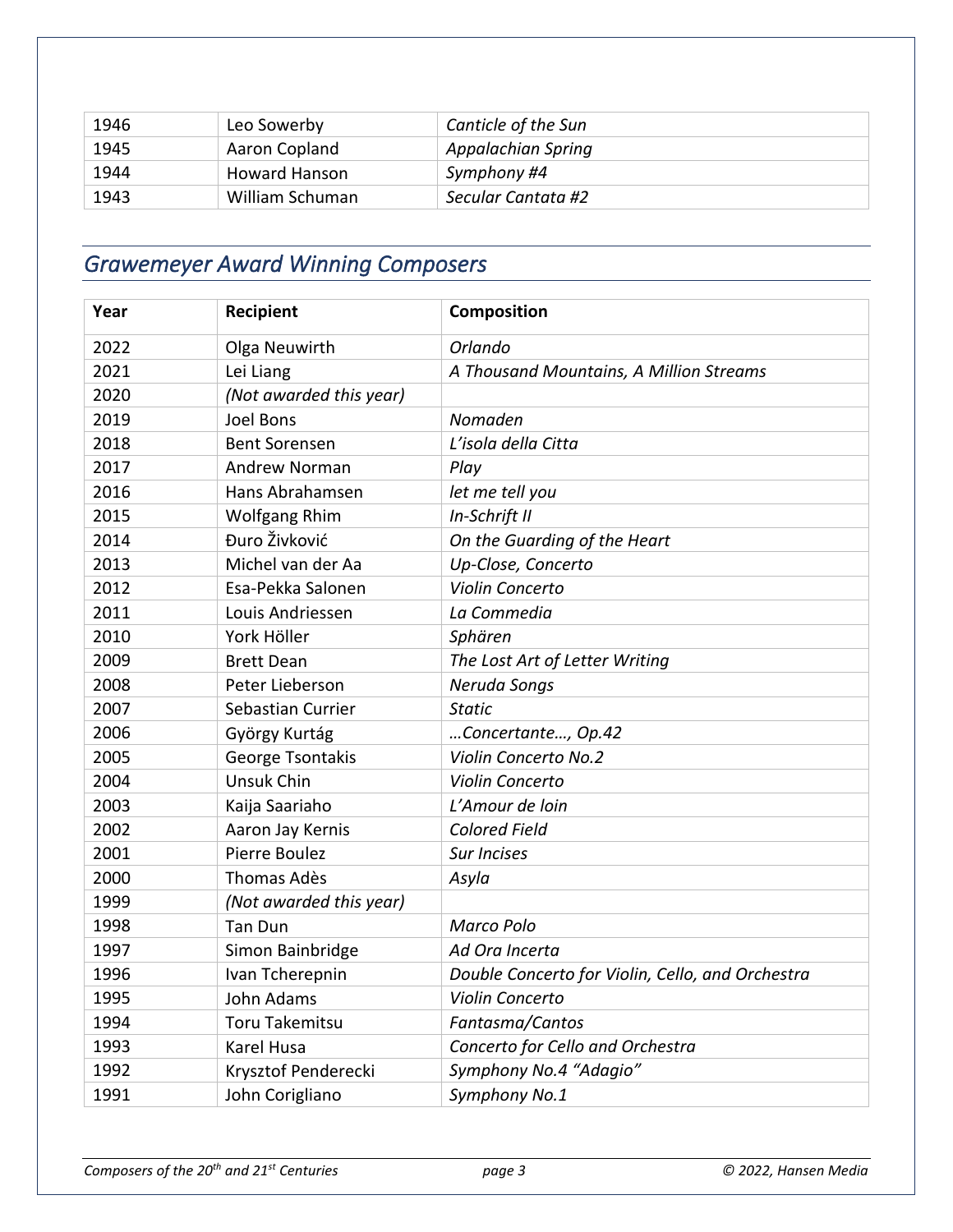| 1990 | Joan Tower               | Silver Ladders      |
|------|--------------------------|---------------------|
| 1989 | Chinary Ung              | <b>Inner Voices</b> |
| 1988 | (Not awarded this year)  |                     |
| 1987 | <b>Harrison Birtwist</b> | The Mask of Orpheus |
| 1986 | György Ligeti            | Études              |
| 1985 | Witold Lutosławsk        | Symphony No.3       |

## *Notable American Composers (Alphabetically)*

Adams, John Coolidge (1947- ) Albert, Stephen (1941-1992) Amram, David Werner (1930- ) Anderson, Barbara E. "Beth" (1950- ) Anderson, Jay (1920- ) Anderson, Laurie (1947- ) Anderson, Leroy (1908-1975) Andrews, George W. (1961-1932) Antheil, George (1900-1959) Argento, Dominick (1927- ) Armer, Elinor (1939- ) Armstrong, Louis (1900-1971) Babbitt, Milton Byron (1916-2011) Bacharach, Burt (1928- ) Bahmann, Marianne Eloise (1933- ) Baker, David Nathaniel (1931-2016) Ballantine, Edward (1886-1971) Barber, Samuel (1910-1981) Bassett, Leslie (1923-2016) Bauer, Marion Eugenie (1887-1955) Beach, Amy Marcy Cheney (1867-1944) Behrens, Jack (1935- ) Bergsma, William Laurence (1921-1994) Bernstein, Leonard (1918-1990) Bingham, Seth (1882-1972) Bolcom, William Elden (1938- ) Bond, Victoria (1945- ) Bowles, Paul Frederic (1910-1999) Brant, Henry Dreyfus (1913-2008) Brown, Earle (1926-2002) Brubeck, David Warren (1920-2012) Buck, Dudley (1839-1909) Cage, John (1912-1992) Carpenter, John Alden (1876-1951)

Carter, Elliot Cook (1908-2012) Chadwick, George Whitefield (1854-1931) Cheney Beach, Amy Marcy (1867-1944) Colgrass, Michael (1932- ) Converse, Frederick (1871-1940) Coolidge, Elizabeth Sprague (1864-1953) Cooper, Paul (1926-1996) Copland, Aaron (1900-1990) Corigliano, John Paul (1938- ) Cowell, Henry Dixon (1897-1965) Crawford (Seeger), Ruth (1901-1953) Creston, Paul (1906-1985) Crumb, George (1929- ) Damrosch, Frank (1859-1937) Danielpour, Richard (1956- ) Daniels, Mabel Wheeler (1877-1971) Daugherty, Michael (1954- ) Dawson, William Levi (1898-1990) De Koven, Reginald (1859-1920) Dello Joio, Norman Joseph (1913-2008) Del Tredici, David (1937- ) Diamond, David Leo (1915-2005) Druckman, Jacob (1928-1996) Eaton, John (1935-2015) Erb, Donald (1927-2008) Ellington, Edward K. "Duke" (1899-1974) Emmett, Daniel Decatur (1815-1904) Farwell, Arthur (1872-1952) Feldman, Morton (1926-1987) Fennelly, Brian (1937-2015) Fine, Irving (1914-1962) Fink, Myron (1932-) Floyd, Carlisle (1926-) Foote, Arthur (1853-1937)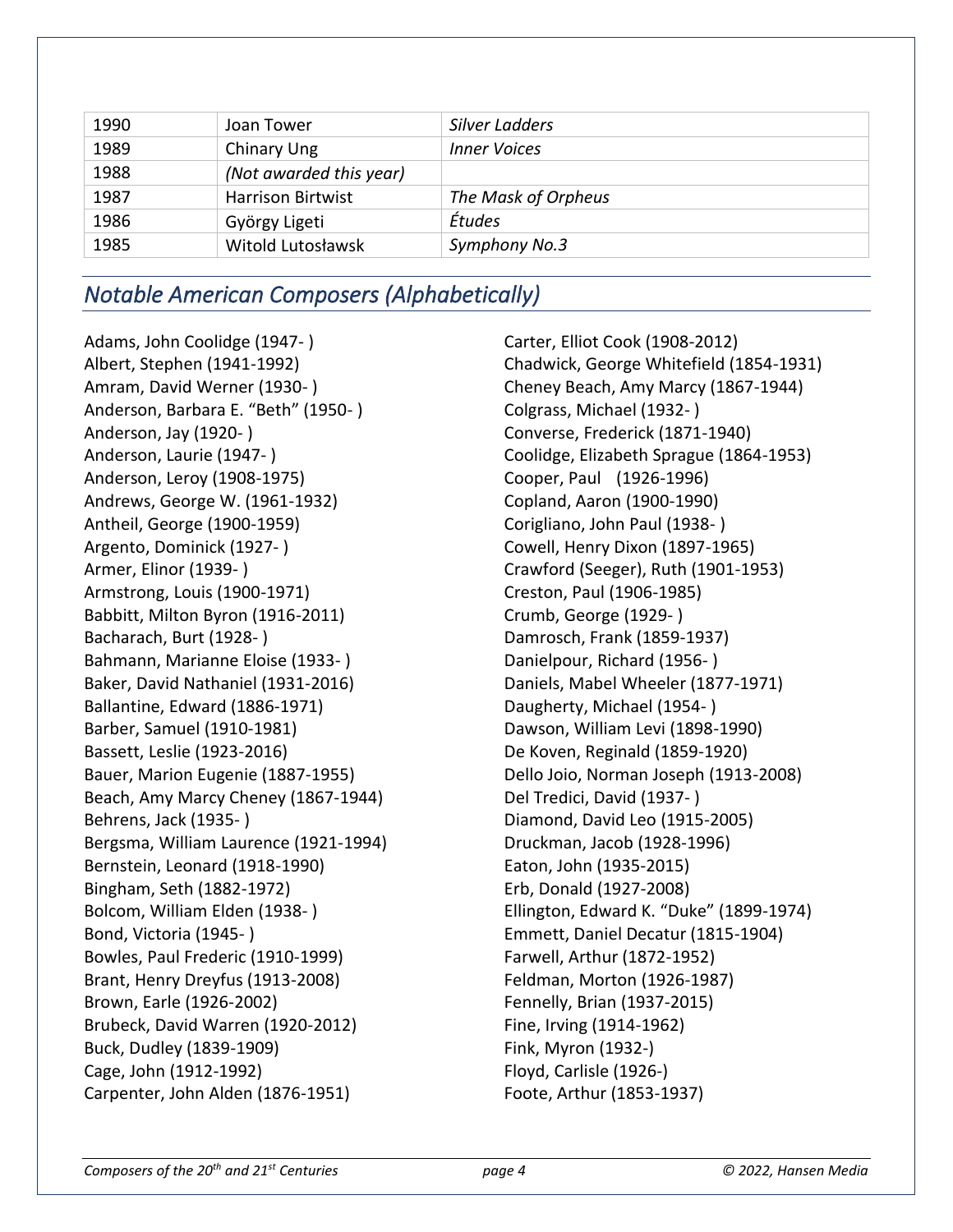Foster, Stephen Collins (1826-1864) Freer, Eleanor Everest (1864-1942) Fry, William Henry (1813-1864) Gardner, Kay (1941-2002) Gershwin, George (Jacob) (1898-1937) Gilbert, Henry Franklin (1868-1928) Gillespie, 'Dizzy' John Birks (1917-1993) Glass, Philip (1937- ) Goetschius, Percy (1853-1943) Goodman, Benjamin David (1909-1986) Gould, Morton (1913-1996) Griffes, Charles Tomlison (1884-1920) Grofé, Ferdinand Rudolph (1892-1972) Gruenberg, Louis (1884-1964) Guiraud, Ernest (1837-1892) Hadley, Henry K. (1871-1937) Handy, William Christopher (1873-1958) Hanson, Howard Harold (1896-1981) Harbison, John Harris (1938- ) Harris, Roy Ellsworth (1898-1979) Harrison, Lou (1917-2003) Hays, Sorrel (1941- ) Herrmann, Bernard (1911-1975) Hill, Edward Burlingame (1872-1960) Hoiby, Lee (1926-2011) Hovhaness, Alan Scott (1911-2000) Howe, Mary (1882-1964) Huss, Henry Holden (1862-1953) Iannaccone, Anthony (1943- ) Ives, Charles Edward (1874-1954) Jarrett, Keith Daniel (1945- ) Joplin, Scott (1868-1917) Kapilow, Robert (1952- ) Kern, Jerome David (1885-1945) Kernis, Aaron Jay (1960- ) King, Karl (1891-1971) Kirchner, Leon (1919-2009) Kolb, Barbara (1939- ) La Barbara, Joan (1947- ) Laderman, Ezra (1924-2015) Lambord, Benjamin (1879-1915) Lang, Margaret Ruthen (1867-1972) Lansky, Paul (1944- ) Larsen, Elizabeth "Libby" (1950- )

Lauridsen, Morten (1943- ) Leginska, Ethel (1886-1970) Lieberson, Peter (1946-2011) Loesser, Frank (1910-1969) Luening, Otto (1900-1996) Mac Dowell, Edward (1861-1908) Maggio, Robert (1964- ) Malotte, Albert Hay (1895-1964) Mancini, Henry (1924-1994) Marsalis, Wynton (1961- ) Marshall, Ingram Douglass (1942- ) Martinez, Odaline (1949- ) Martino, Donald (1931-2005) Mason, Daniel Gregory (1873-1953) Mason, William (1829-1908) Mennin (Mennini), Peter (1923-1983) Monk, Meredith J. (1942- ) Moore, Douglas (1893-1969) Moore, Mary Carr (1873-1957) Moran, Robert Leonard (1937- ) Moross, Jerome (1913-1983) Morton, Ferdinand Joseph (1885-1941) Nancarrow, Conlon (1912-1997) Nevin, Ethelbert Woodbridge (1862-1901) Niebergall, Julia (1886-1968) North, Alex (1910-1991) Oldberg, Arne (1874-1962) Oliveros, Pauline (1932-2016) Paine, John Knowles (1839-1906) Parker, Horatio William (1863-1919) Partch, Harry (1901-1974) Perle, George (1915-2009) Persichetti, Vincent (1915-1987) Peterson, Wayne (1927- ) Piston, Walter (1894-1976) Pollock, Muriel (1895-1971) Porter, Cole Albert (1891-1964) Porter, Quincy (1897-1966) Powell, Mel (1923-1998) Previn, André George (1929- ) Read, Gardner (1913-2005) Reich, Steve (1936- ) Reynolds, Robert (1934- ) Richter, Marga (1926- )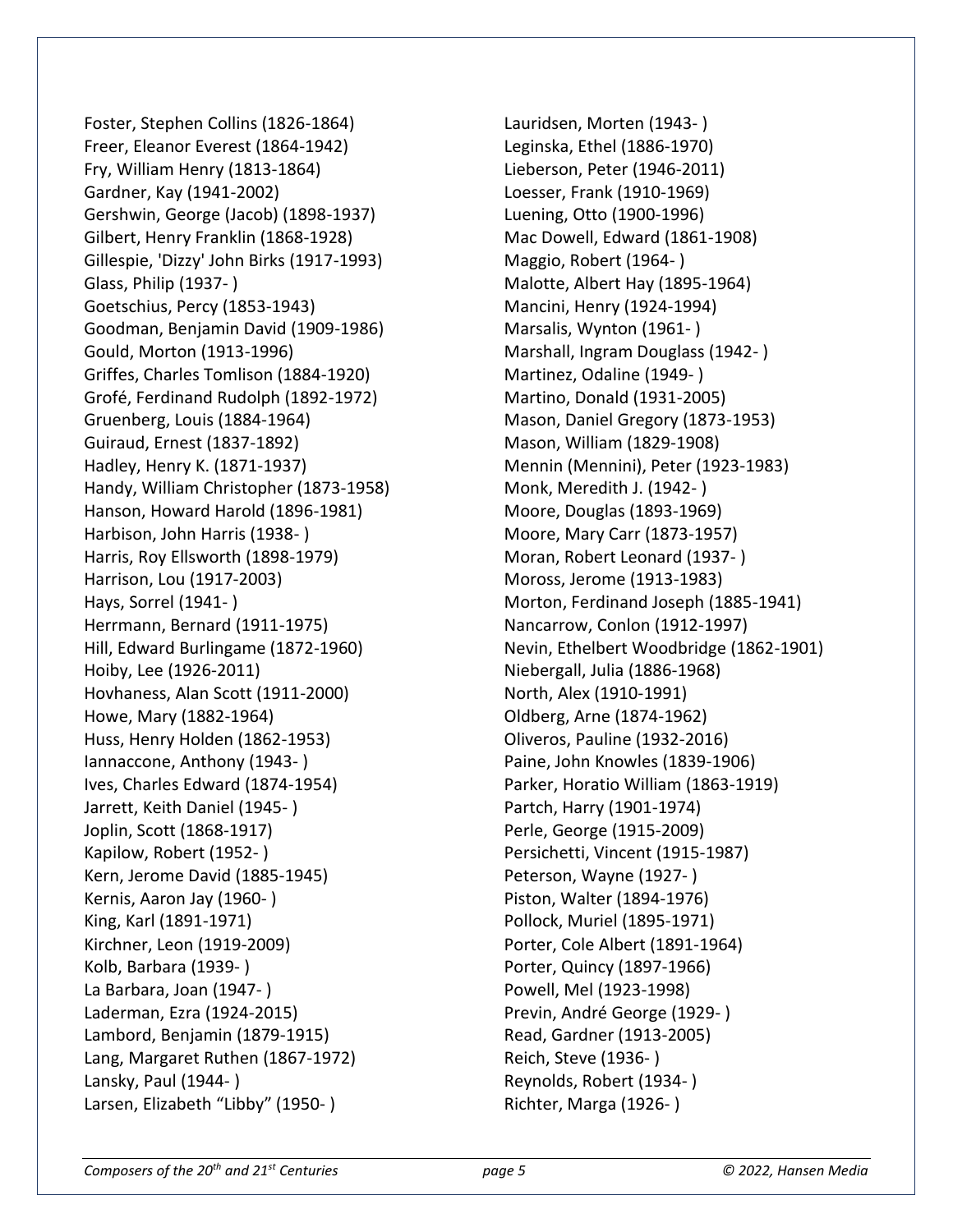Riegger, Wallingford (1885-1961) Riley, Terry Mitchell (1935- ) Rochberg, George (1918- ) Rodgers, Richard Charles (1902-1979) Rogers, Bernard (1893-1968) Rorem, Ned (1923- ) Rouse, Christopher (1949- ) Ruggles, Carl (1876-1971) Russo, William (1928-2003) Rzewski, Frederic (1938- ) Scarmolin, Louis (1890-1969) Schelling, Ernest (1876-1939) Schickele, Peter (1935- ) Schuller, Gunther (1925-2015) Schuman, William Howard (1910-1992) Schwantner, Joseph (1943- ) Schwartz, Elliott (1936-2016) Sessions, Roger Huntington (1896-1985) Shapero, Harold Samuel (1920-2013) Shepherd, Arthur (1880-1958) Sherwood, William Hall (1854-1911) Siegmeister, Elie (1909-1991) Sondheim, Stephen Joshua (1930-2022) Sonneck, Oscar (1873-1928) Sousa, John Philip (1854-1932) Sowerby, Leo (1895-1968) Spalding, Walter Raymond (1865-1962) Spratlan, Lewis (1940- ) Steinert, Alexander Lang (1900-1982)

Sternberg, Constantin Von (1852-1924) Still, William Grant (1895-1978) Stoessel, Albert (1894-1943) Stokes, Eric (1930-1999) Strong, George (1856-1948) Stuart-Coolidge, Peggy (1913-1981) Svoboda, Tomas (1939- ) Talma, Louise (1906-1996) Taylor, Joseph Deems (1885-1966) Tcherepnin, Ivan (1943-1998) Thomas, Michael Tilson (1944- ) Thompson, Randall (1899-1984) Thomson, Virgil Garnett (1896-1989) Tull, Fisher (1934-1994) Tower, Joan (1938- ) Ussachevsky, Vladimir (1911-1990) Walker, George (1922- ) Waller, Thomas Wright 'Fats' (1904-1943) Ward, Robert (1917-2013) Warren, Elinor Remick (1900-1991) Weisgall, Hugo (1912-1997) Wernick, Richard (1934- ) Whiting, Arthur (1861-1936) Williams, John Towner (1932- ) Wuorinen, Charles (1938- ) Wyner, Yehudi (1929- ) Yardumian, Richard (1917-1985) Yelvington, Gladys (1891-1957) Zwilich, Ellen Taaffe (1939- )

## *Late 20th Century International Composers (by Decade)*

## **1930s**

Andriessen, Louis (1939-2021) Arima, Reiko (1933- ) Asturias, Rodrigo (1939-2005) Aylott, Lydia Georgina Edith (1936- ) Baervoets, Raymond (1930-1989) Bailly, Colette (1930- ) Bajoras, Feliksas (1934- ) Balada, Leonardo (1933- ) Balakauskas, Osvaldas (1937- )

Barkauskas, Vytautas (1931- ) Bennett, Richard R. (1936-2012) Berger, Roman (1930- ) Birtwistle, Harrison (1934- ) Bouchard, Remi (1936- ) Brendel, Alfred (1931- ) Brouwer, Leo (1939- ) Crosse, Gordon (1937- ) Davidovsky, Mario (1934- )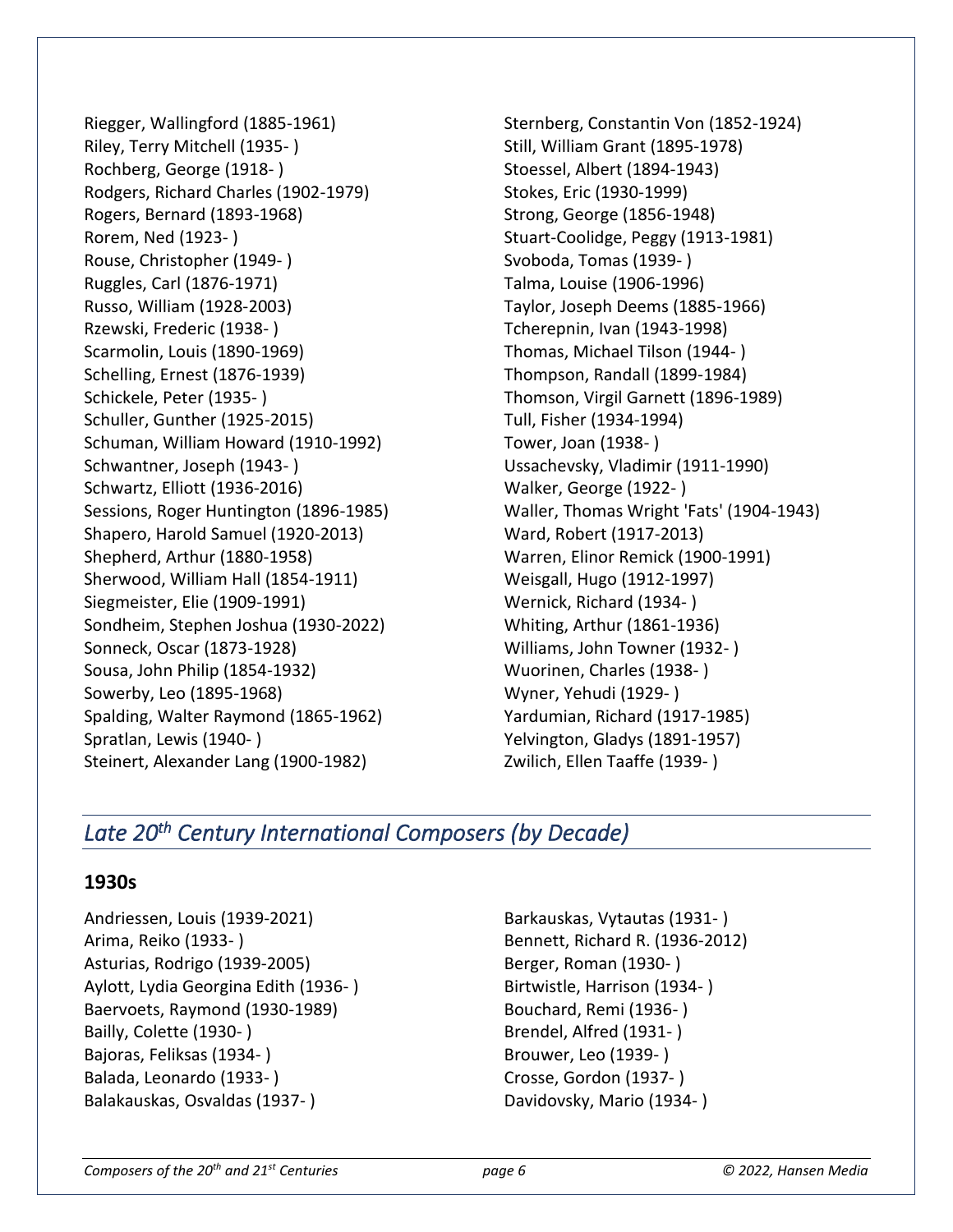Davies, Peter Maxwell (1934-2016) Fiser, Lubos (1935-1999) Fontyn, Jacqueline (1930- ) Fowler, Jennifer (1934- ) Goehr, Alexander (1932- ) Gorecki, Henryk Mikolaj (1933-2010) Gubaidulina, Sofia (1931- ) Gulda, Friedrich (1930-2000) Harvey, Jonathan (1939- ) Holliger, Heinz (1939- ) Howarth, Elgar (1935- ) Jones, Trevor Alan (1932- ) Jürisalu, Heino (1930-1991) Kagel, Mauricio (1931-2008) Karetnikov, Nicolai (1930-1994) Klusak, Jan-Filip (1934- ) Kolberg, Kåre (1936-2014) Kuri Aldana, Mario (1931-2013) Kutavicius, Bronislovas (1932- ) Ledenev, Roman (1930- ) Legrand, Michel (1932- ) Loevendie, Theo (1930- ) Lundsten, Ralph (1936- ) Mather, Bruce (1939- ) Mathias, William (1934-1992) Matthus, Siegfried (1934- ) Maw, John Nicholas (1935-2009) Meale, Richard (1932-2009) Morgan, David Sydney (1933-1988)

## **1940s**

Agudelo Murguia, Graciela (1945- ) Bailey, Judith Margaret (1941- ) Bamert, Matthias (1942- ) Berkeley, Michael (1948- ) Bortz, Daniel (1943- ) Boyd, Anne Elizabeth (1946- ) Bruzdowicz, Joanna (1943- ) Bryars, Gavin (1943- ) Casken, John Arthur (1949- ) Catán, Daniel (1949-2011) Cherney, Brian (1942- ) Colding-Jørgensen, Henrik (1944- )

Norby, Erik (1936-2007) Nordheim, Arne (1931-2010) Nørgaard, Per (1932- ) Ó Riada, Seán (1931-1971) Ogdon, John (1937-1989) Pärt, Arvo (1935- ) Pauls, Raimonds (1936- ) Pejman, Ahmad (1935- ) Penderecki, Krzysztof (1933- ) Rands, Bernard (1934- ) Reich, Steve (1936-) Reimann, Aribert (1936- ) Rzweski, Frederic (1938- ) Salaks, Vilnis (1939- ) Sallinen, Aulis (1935- ) Schifrin, Lalo (1932- ) Schnittke, Alfred (1934-1998) Sculthorpe, Peter J. (1939-2014) Serebrier, José (1938- ) Shchedrin, Rodion (1932- ) Sheriff, Noam (1935- ) Takemitsu, Toru (1930-1996) Tjeknavorian, Loris (1937- ) Tormis, Veljo (1930- ) Uspensky, Vladislav (1937-2004) Vladigerov, Alexander (1933-1993) Williamson, Malcolm (1931-2003) Wolff, Christian (1934- ) Yuyama, Akira (1932- )

Edwards, Ross (1943- ) Eliasson, Anders (1947-2013) Fanshawe, David (1942-2010) Ferneyhough, Brian (1943- ) Gruber, Heinz Karl "H.K." (1943- ) Holloway, Robin Greville (1943- ) Juozapaitis, Jurgis (1942- ) Kalnins, Imants (1941- ) Konishi, Nagako (1945- ) Kuulberg, Mati (1947-2001) LeFanu, Nicola Frances (1947- ) Leon, Tania Justina (1944- )